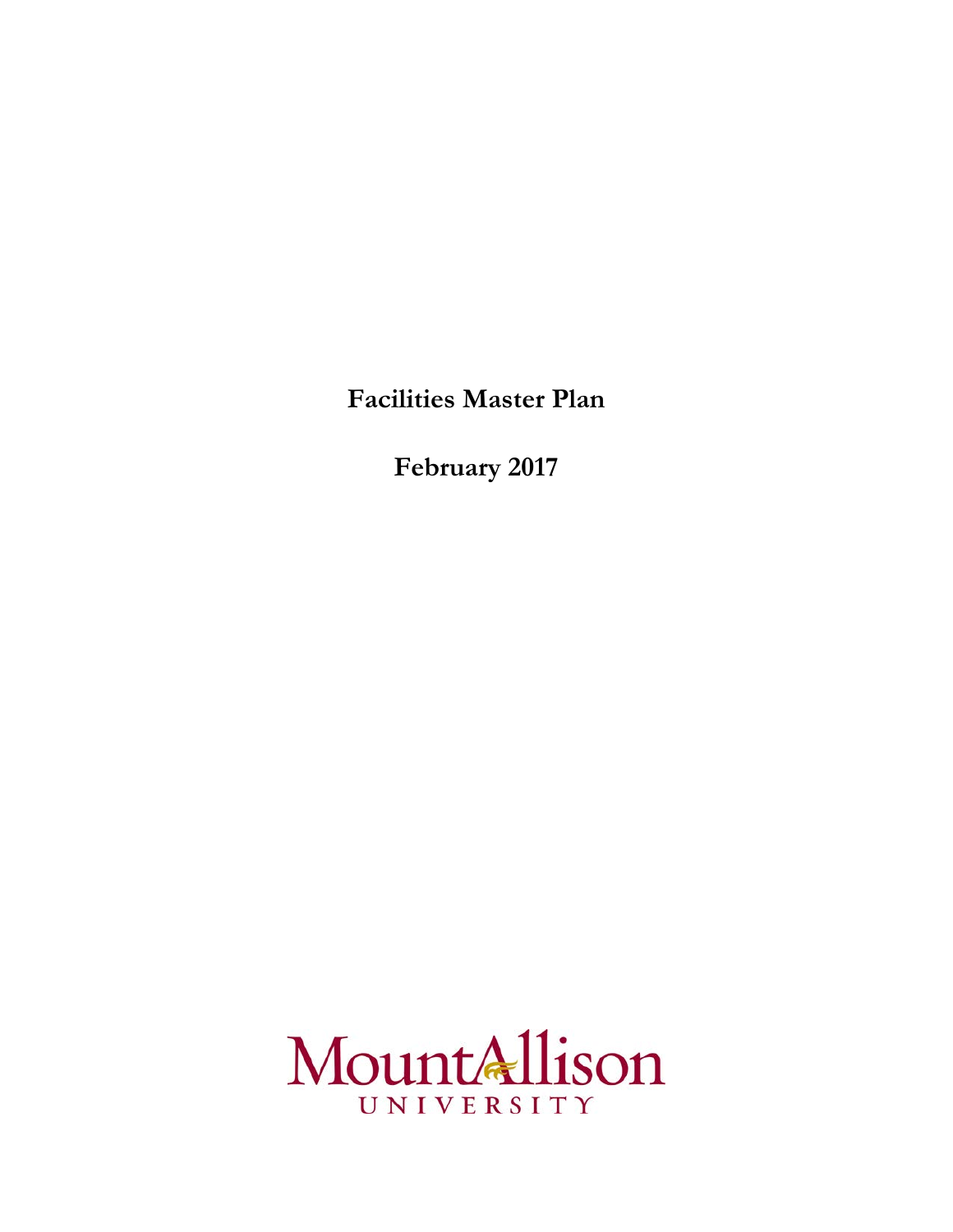In 2015-2016 and 2016-2017 the University undertook an integrated planning process to assist and guide University planning and decision-making. This integrated planning process involves an overall Presidential Advisory Committee (PAC) and five working groups focused on academic matters, research, student affairs, advancement, and campus facilities.

The Presidential Advisory Committee drafted the following mission, vision, and values statement:

#### **Mission**

Mount Allison University is committed to learning, to creating and disseminating knowledge, and to engaging critically in the liberal arts, so that members of our community are prepared to make meaningful contributions as citizens in our community and the wider world.

#### **Vision**

Mount Allison University will enhance its position as one of Canada's best undergraduate universities through creative and innovative teaching and research. We will be a national leader in engaged, active learning.

#### **Values**

- **Excellence and integrity**: Individual and institutional goals are fully realized by empowering the members of our community (students, faculty, and staff) to apply the highest standards in all of their activities.
- **Academic freedom**: Intellectual freedom, which includes both free inquiry and scholarly responsibility, is a foundation of quality education and scholarship.
- **Collegiality and University governance**: We are committed to shared governance. This includes transparency and collegial processes involving members of our community.
- **Equity, diversity, and inclusion**: In all aspects of our academic mission, we affirm our belief in the fair treatment of all persons. We embrace diversity, and we seek to ensure an educational and work environment that is inclusive for all members of our community.
- **Respect**: We are a diverse community with different experiences and backgrounds, and we perform different roles in the university. Everyone at Mount Allison is to be treated with dignity and respect.
- **Community and connection**: Personal relationships are central to the Mount Allison experience. These connections span the local – where the University is an important anchor in the community of Sackville and the Tantramar region – through the global, and are aimed at improving our world. Our relationships provide the basis for building and sustaining connections through our teaching, through our research and creative activities, and through our service and outreach.
- **Sustainability**: We are committed to sustainability and stewardship. We are guided by the principle of intergenerational equity.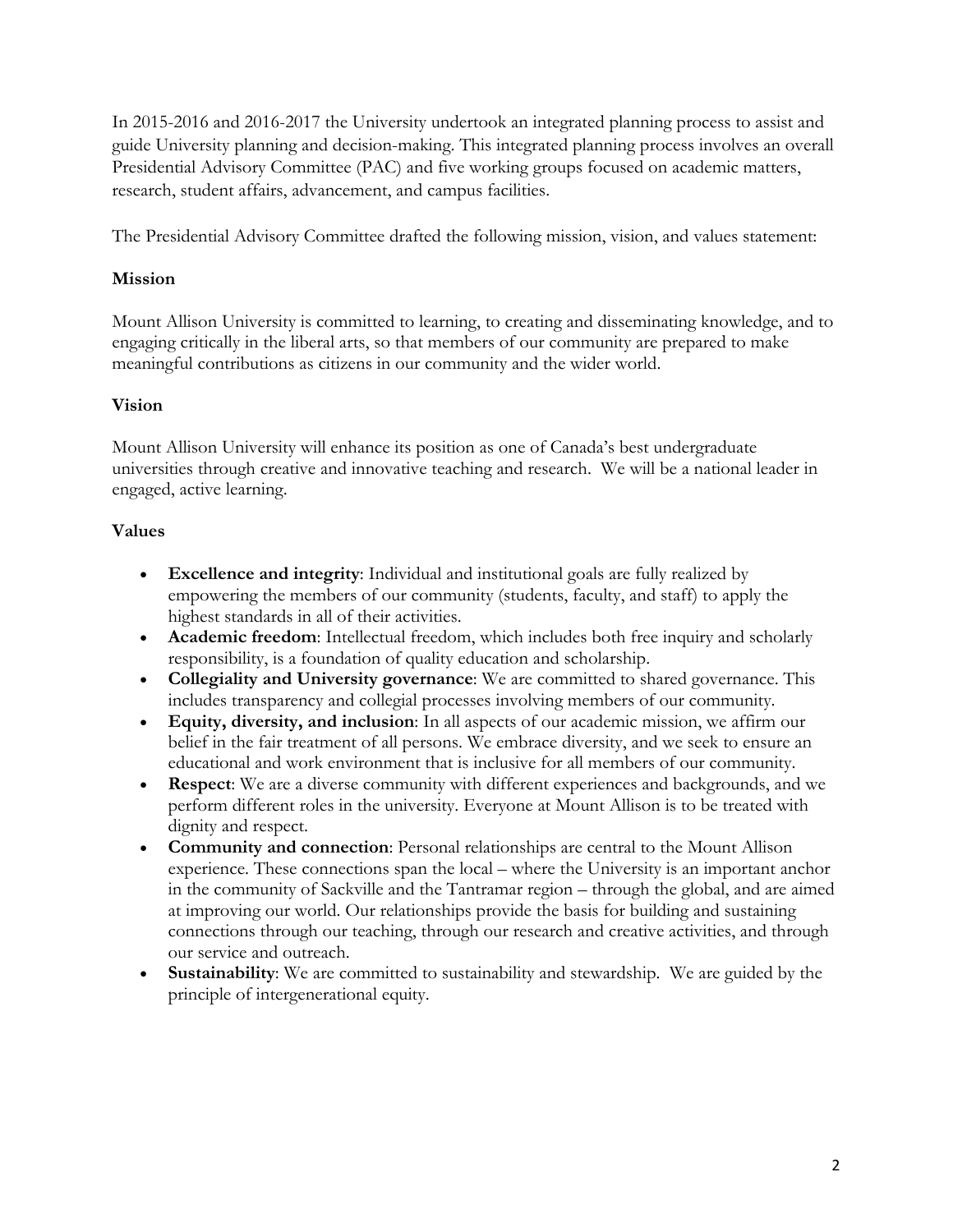## **Facilities Plans**

The University's overall Campus Master Plan was completed in 2002 and divides the campus into three sections: the north side (north of Main Street), the south side (south of York Street), and a central campus area between York and Main Streets. The north side of campus is dedicated to large student residences and the University dining hall (Jennings Dining Hall), the south side to student life and student service facilities along with smaller residences, and the central section to academic and administrative facilities.

From 2002 to 2015 various projects were completed consistent with this master plan. This report is primarily focused on facilities planning related to the centre of campus.

#### **Process**

The campus facilities working group — the Facilities Plan Advisory Committee (FPAC) — report is based on and informed by the work of the Presidential Advisory Committee along with the other working groups, plus interviews, town hall sessions, and data and reports concerning classroom and lab use. This report is also based on previous facilities plans along with support from an external consulting firm. The consultant's report is attached as Appendix A.

Space development and utilization at Mount Allison must first and foremost support the broad mission of the University. In addition to providing the best possible environment for students to reach their academic goals, adequate and well-maintained facilities help attract and retain students.

Building and maintaining facilities carries a significant cost. The facilities plan must take into account the quality and long-term sustainability of the physical space, the short and long-term financial implications of our space, and our environmental footprint.

# **Findings and Recommendations**

## **A. Campus Plan**

Work completed by the FPAC with assistance from external consultants is based on the current Campus Master Plan. It is recommended that:

- A1 this overall approach be maintained.
- A2 the intimate and pedestrian nature of the campus be maintained with a people-first approach and with vehicle access restricted to the rear of buildings subject to the needs of emergency vehicles to access facilities.
- A3 efforts be undertaken to improve and increase exterior directional signage and address signage issues inside buildings (eg: Wallace McCain Student Centre).
- A4 campus signage be focused on the needs of visitors to campus, particularly potential students and their families.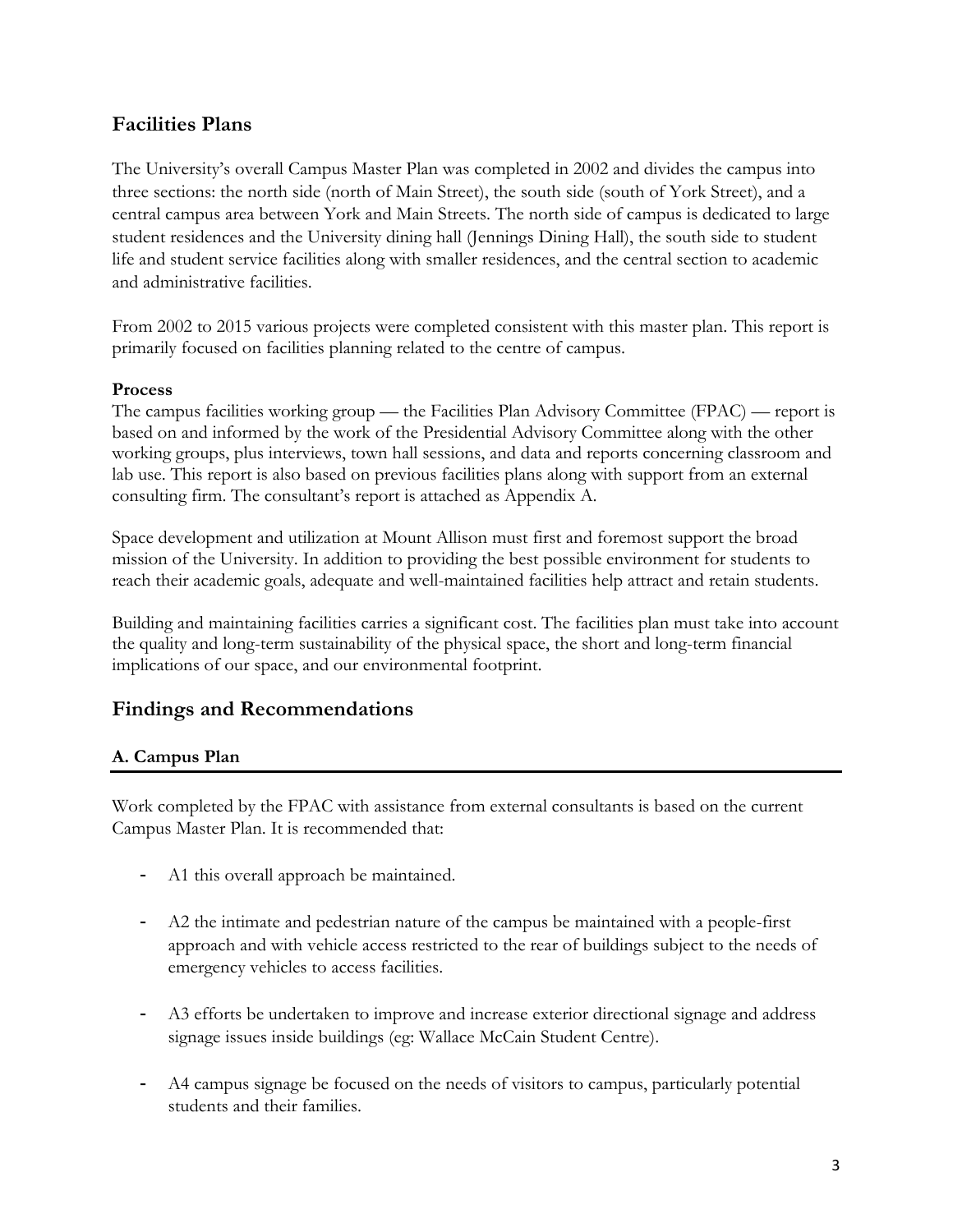#### **B. Accessibility**

For the purposes of this report accessible space can be thought of as space where everyone is afforded the opportunity to acquire the same information, engage in the same interactions, and enjoy the same services in an equally effective and equally integrated manner, with substantially equivalent ease of use. 1

As noted in the consultant's report, a number of facilities are not physically accessible. The University is guided by its Accessible Facilities Policy (Policy 7610 – see Appendix C) in which larger or more significant accessibility projects are undertaken as part of overall facility renovations.

The academic and administrative facilities lacking barrier-free access include Avard Dixon, Flemington, Hart Hall, Chapel, Owens Art Gallery, and Centennial Hall. In addition, only a portion of the Music Conservatory is accessible.

The FPAC recommends that:

- B1 the University prioritize accessibility projects to academic facilities used by many students, faculty, and staff.
- B2 stand alone accessibility projects be considered with specific focus on all-gender washrooms and elevators/physical access. These projects would be in spaces that do not require a significant and complete upgrade in the near future. Consistent with this recommendation, it is recommended that design work for an elevator and one or more allgender washrooms be completed for the Avard Dixon Building and such a project be scheduled in the medium term.
- B3 the University consider universal design, in addition to compliance with building codes, when planning and designing facilities projects. Universal design is an approach that creates environments designed to respond to the needs of the widest possible range of the population<sup>2</sup>.

#### **C. Classrooms and Laboratories**

The University has numerous classrooms and laboratories of varying quality and functionality.

Significant data concerning classroom and laboratory space was obtained during the Committee's work (see Appendix A). In order to make evidence-based decisions, data needs to be complemented with qualitative analysis. In the past, improvements to classrooms and laboratories have been implemented on an ad hoc basis or when an entire building has been updated.

 <sup>1</sup> Adapted from Resolution Agreement South Carolina Technical College System OCR Compliance Review No. 11-11-6002

<sup>2</sup> International Best Practices in Universal Design, Canadian Human Rights Commission (page 5)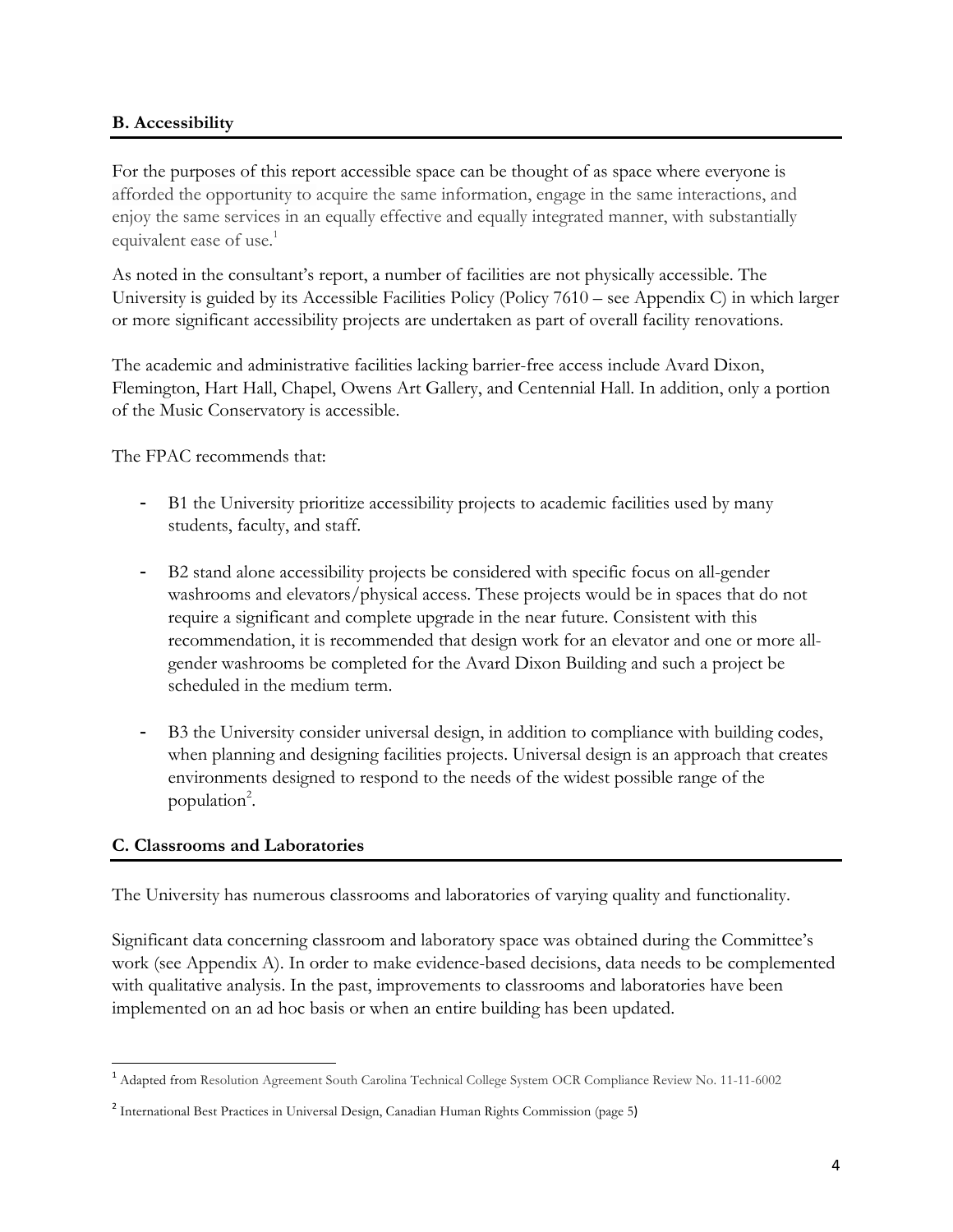#### The FPAC recommends that:

- C1 a separate teaching space committee, including various stakeholders, be established to ensure that classroom upgrades are completed in a planned manner designed to meet the current and future pedagogical needs of the University. This committee should work with existing committees, such as the Senate Teaching and Learning Committee.
- C2 teaching space improvements be consistent with and support actions to increase experiential teaching and learning activities consistent with recommendations made by the other working groups.
- C3 the University attempt to complete some classroom upgrades each year so each generation of students benefits from improved teaching facilities.
- C4 not all classrooms be upgraded in the same way with the same resources. Rather than uniformity, the aim should be to provide classrooms of various types and sizes to suit the teaching and learning taking place at Mount Allison. This may mean certain equipment and resources are located only in certain classrooms, that some classrooms may receive more upgrades or more costly upgrades than others, or that some classrooms may not be upgraded at all.

#### **D. Science Facilities**

The receipt of funding from the Federal Government's Post-Secondary Strategic Infrastructure Fund and related provincial funding has allowed the University to proceed with work in the Barclay Building as well as conversion of the Gairdner Building into a research and learning space. This is consistent with recommendations in the University's draft strategic research plan and with information from the Master Plan update summarized in Appendix C.

As this work progresses, and given the expected retirement of a number of faculty in the Department of Biology, it is recommended that:

- D1 consideration then turn to the Flemington Building with a view of updating that space consistent with research needs, work completed in the Barclay Building, and the goal of improving physical accessibility.
- D2 depending on the needs of our academic programs and researchers, a review of the functionality of the Flemington greenhouse be completed to determine if that space can be returned to its original purpose.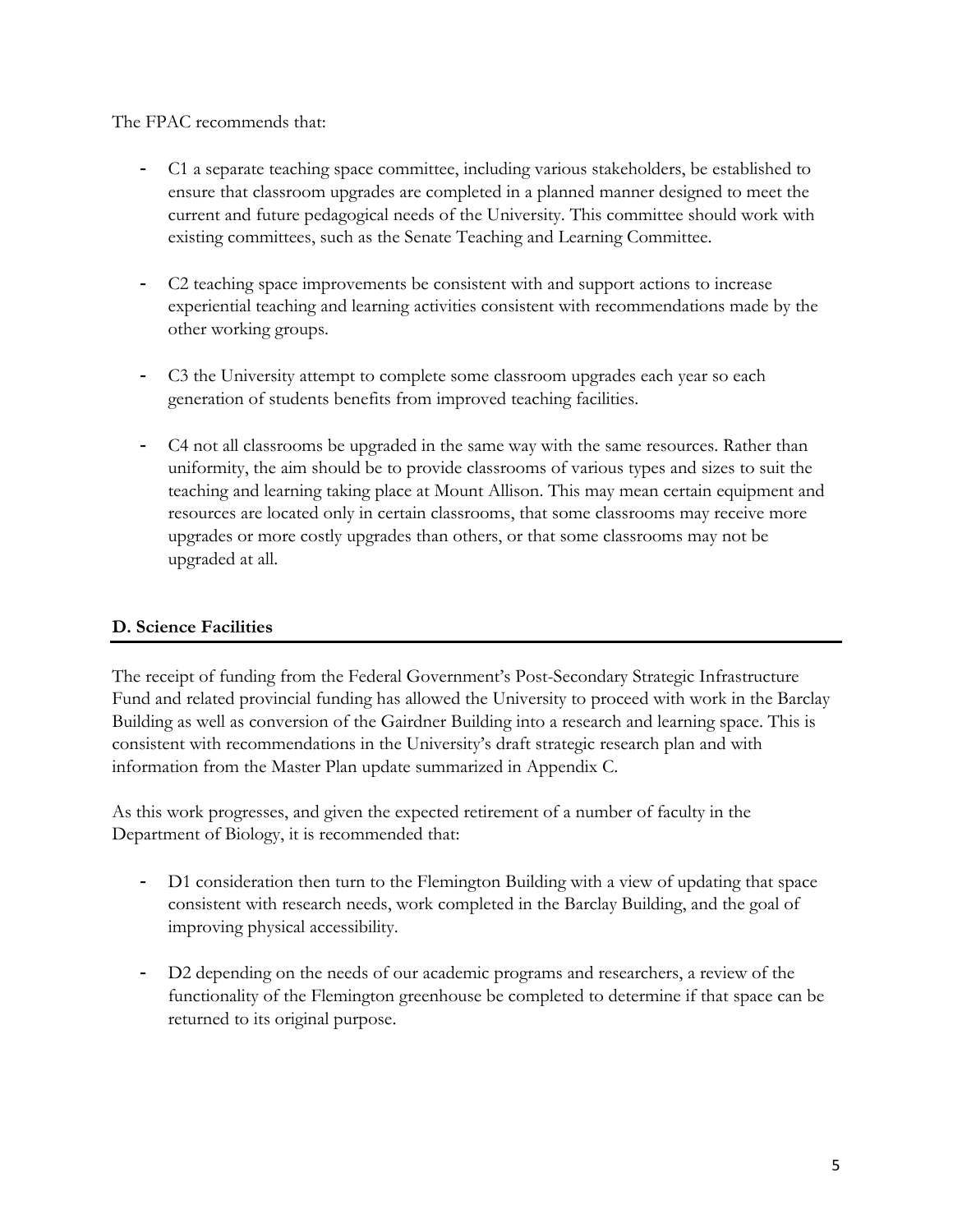#### **E. Library Facilities**

The Ralph Pickard Bell Library is in need of a refurbishment and replacement of building systems. No significant work has been completed in this space since it opened in 1970. The building's systems are past their expected life span and public spaces do not reflect current library design.

Updating the Library's systems and spaces while maintaining the Library's operations requires a phased approach covering a number of years. The entire building cannot be closed during construction. Instead, spaces in the library will be closed as they are renovated, and services and collections will need to be moved during phases of the project. It is anticipated that each floor will require one summer of intense work with additional work taking place from September to April. This would mean it could take five to six years of construction to complete the entire project.

It is recommended that:

- E1 the draft space plan be confirmed to allow for design work to begin.
- E2 the Library project be scheduled after completion of the Barclay and Gairdner projects, subject to availability of financial resources.
- E3 the refurbishment of Library spaces centre around the Library's primary mission while accommodating, to the extent feasible, related functions. This reflects the Library's location in the centre of campus, the linkages between the Library's functions and other learning activities, and the fact the Library is open and staffed longer than any other facility at the University.

## **F. Student Space**

There are a number of unused common spaces in various buildings that offer the potential to become study and/or gathering places for students with the purchase of appropriate furniture. This is noted in Appendix B.

The FPAC recommends:

- F1 the completion of the pilot project to purchase study-type furniture for common spaces in the Wallace McCain Student Centre. This project should include receiving feedback from students for incorporation into future projects, including work in the Library.
- F2 identification and prioritization of further spaces that would benefit from the addition of furniture when significant modifications to buildings are completed (eg: the Library).
- F3 a review of space currently occupied by the individual student mailboxes in the basement of the Wallace McCain Student Centre.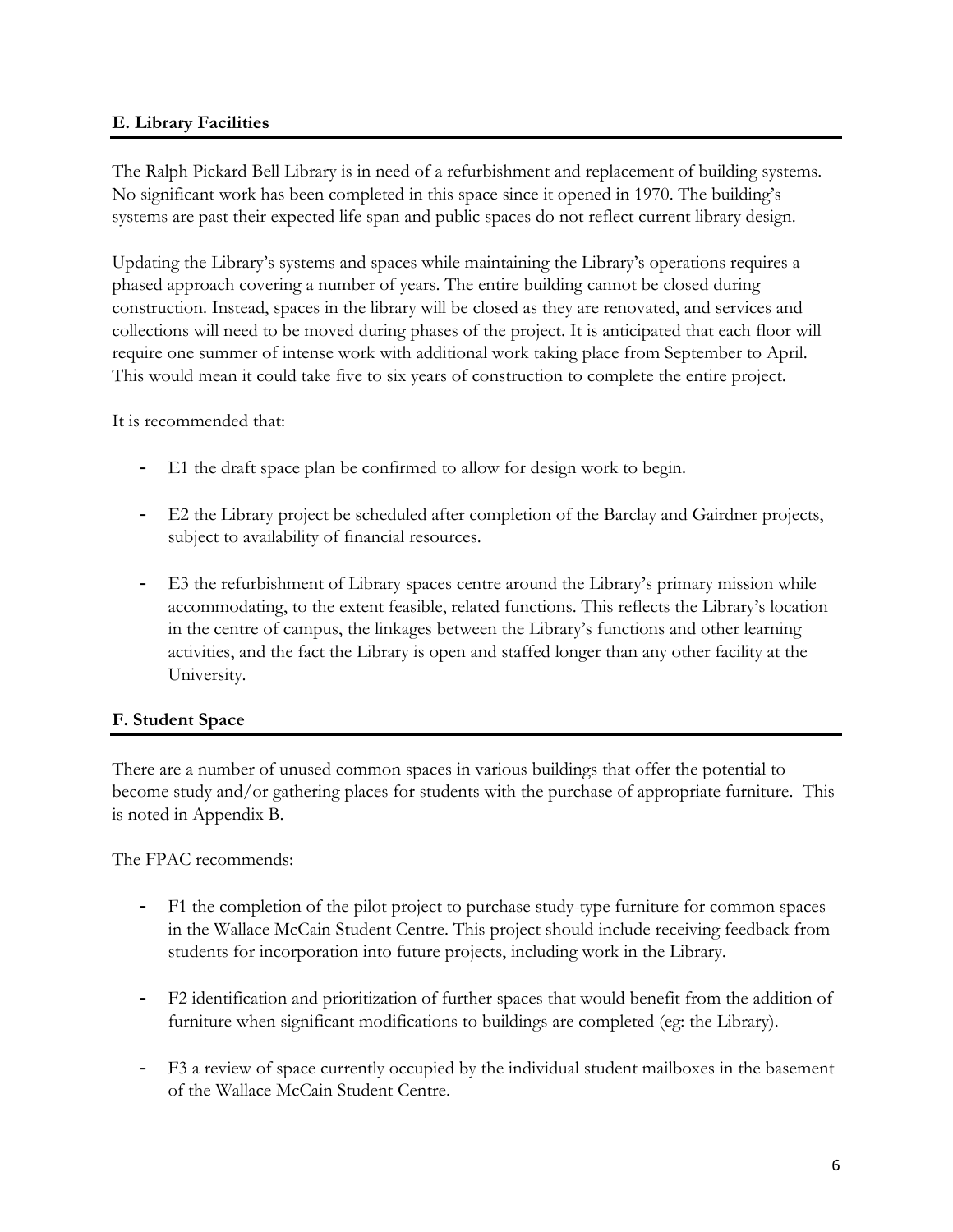#### **G. Other Central Campus Facilities**

The Committee recognizes that deferred maintenance and facilities challenges exist in other central campus buildings not specifically mentioned in this report. The FPAC recommends:

- G1 building assessments and, as appropriate, design work should be completed for projects that can be accomplished while other larger projects are undertaken. Furthermore, having the assessment and design work completed in a proactive manner will assist in attracting funds should new fund raising or other opportunities arise.

## **H. Co-location and Underutilized Space**

The Committee notes that there are departments that may benefit from being physically adjacent (eg: Modern Languages and Literatures with other Humanities departments and Computing Services with Facilities Management), that the University has underutilized space in some buildings, and that maintaining space requires significant financial resources. It is recommended that:

- H1 co-location of departments be considered where such a change supports the overall goals of the integrated plan and is financially supportable.
- H2 opportunities should be explored to remove the cost of some facilities from the Operating Fund by repurposing the building. For example, if Computing Services and the PCTC could be moved from the Bennett Building, that facility could be leased or otherwise used for an activity that would support the cost of the building, as has occurred previously.

## **I. Conclusion**

Mount Allison's facilities range in age from three to 160 years old. Maintaining and adapting these facilities to best support the mission of the University is a continuous process. The intent of the 22 recommendations made in this document is to provide support and guide this process.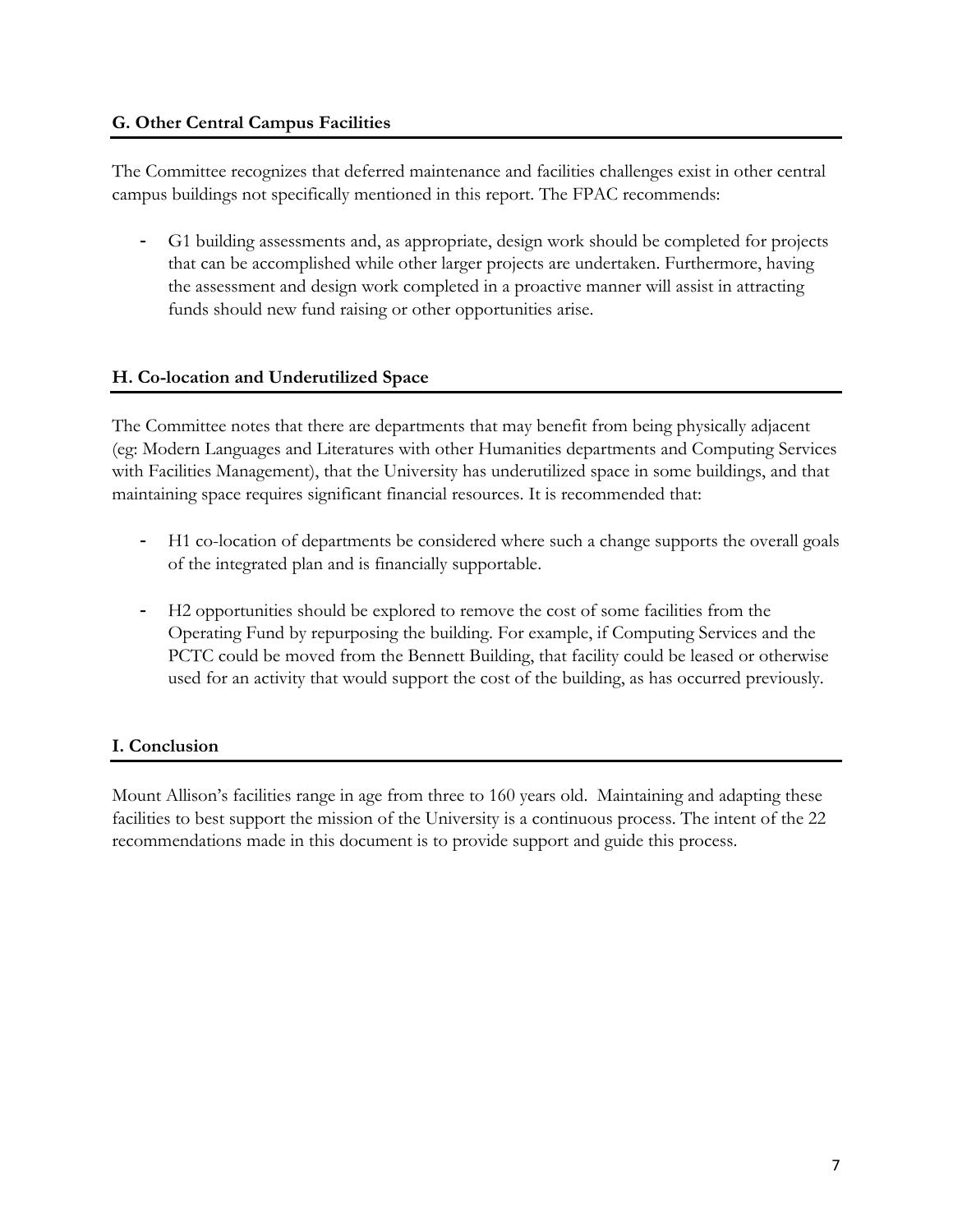# **Appendix B — Policy 7610 — Accessible Facilities Policy**

**Subject:** Accessible Facilities Policy **Group:** Institutional **Approved by:** The President **Approval date:** June 20, 2013 **Effective date:** June 20, 2013 **Administered by:** Vice-President, Administration

## **INTRODUCTION**

Mount Allison must take reasonable steps to accommodate those with mobility challenges so that they can be employed by, and receive services from, the University.

Unfortunately, making all of the University's facilities accessible over the short term is far beyond the University's financial capacity given that most of its facilities were constructed before making them accessible was a requirement or an expectation.

As a result, the University must deal with this issue in a planned way so that it makes the most effective use of available financial resources while at the same time ensuring that it meets its obligations in this area.

## **POLICY**

It is the University's policy

a) to deal with accessibility issues whenever it is reasonable to do so as part of a capital project,

b) to take whatever steps are necessary and reasonable to accommodate a specific individual, which steps could include

- i. making an area accessible to that individual, or
- ii. moving an activity to another area, and

c) to provide information to the community, through appendices to this policy which are updated on an annual basis, about

- i. the steps that have been taken (See  $\Delta$ ppendix  $\Delta$ ) and
- ii. the steps that are planned (see  $\Delta$ ppendix B)

to make the University's facilities accessible.

https://www.mta.ca/Community/Governance\_and\_admin/Policies\_and\_procedures/Section\_700 0/Policy\_7610/Policy\_7610/